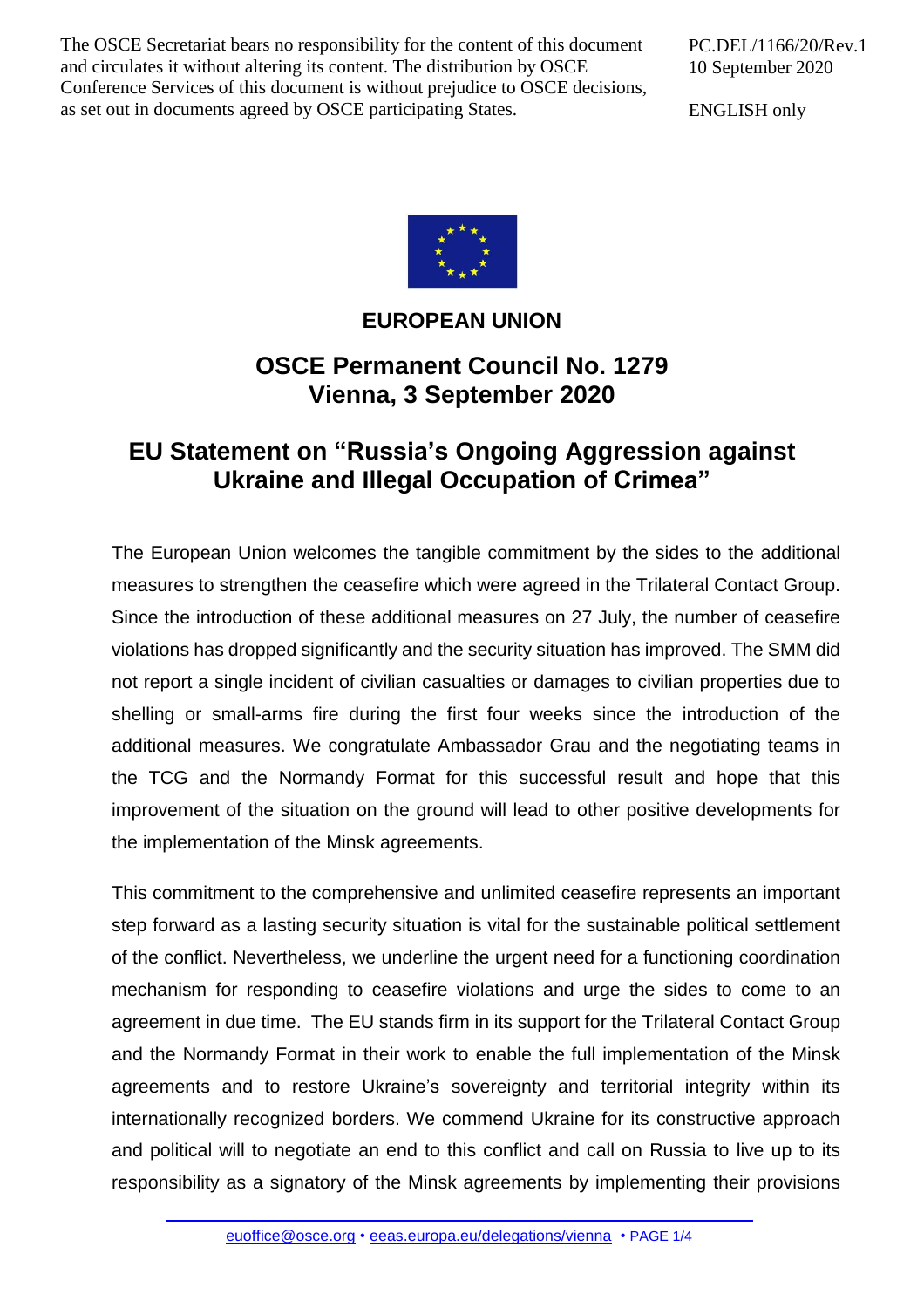and by acting constructively within the Trilateral Contact Group and the Normandy Format.

Despite the easing of the situation, we recall that there have nonetheless been tragic incidents: a seven-year old boy was injured after a grenade detonated in Kypuche, Luhansk region on 26 August and a man died when a grenade exploded inside his home in Mariupol on 27 August. We therefore encourage the sides to double their efforts to further stabilise the security environment, which according to the conclusions of the Normandy Summit in Paris includes agreeing and implementing new disengagement areas, further exchange of conflict-related detainees. We welcome the preliminary agreement on an updated demining plan and hope it will be implemented swiftly.

The EU welcomes the fact that SMM personnel have been able to cross the contact line and return to the non-government-controlled areas of Donetsk and Luhansk regions to resume monitoring activities. Nevertheless, we note with concern that challenges still remain concerning the movement of the SMM, threatening its effective functioning, and that there is still signal interference to SMM's UAVs on both sides of the contact line. We underline the importance of SMM's full access to the whole territory of Ukraine within its internationally recognized borders, including the Autonomous Republic of Crimea and the city of Sevastopol, , which is illegally annexed by Russia. We are also worried about the fact that there are numerous reports of people near and inside former military and militarytype positions during evening and night hours in the Stanytsia Luhanska, Zolote and Petrivske disengagement areas and that the SMM has still no access to the latter. We urge Russia to use its considerable influence over the armed formations it backs in order to remove all remaining restrictions on the SMM and its assets, and to respect the agreements concerning the disengagement areas.

We are deeply concerned about the humanitarian situation at the closed entry-exitcheckpoints to the non-government-controlled areas of Donetsk. The SMM has registered hundreds of cases of civilians being prevented from travelling to government-controlled areas or from returning to their homes in non-government controlled areas. At the same time, the crossing points to non-government controlled Luhansk and to the Russian Federation remain open. We urge Russia to use its considerable influence over the armed formations it backs in order to remove these obstacles and ease the burden for the local population.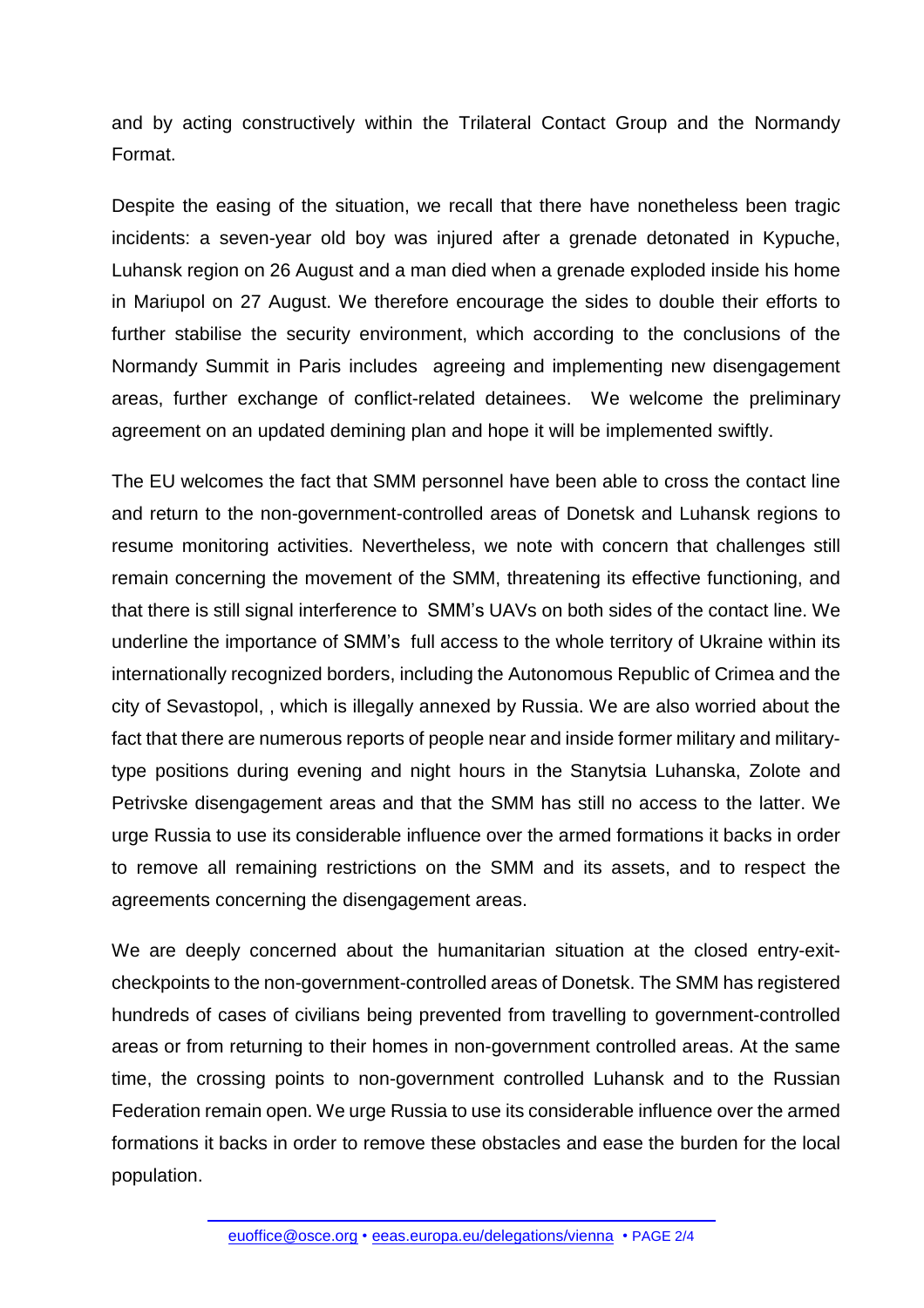Furthermore, the EU noted with concern the reports from the OSCE Observer Mission in Gukovo and Donetsk regarding crossings of Russian convoys into Ukraine on 30 July and 27 August. This is a violation of Ukraine's sovereignty and territorial integrity, as well as of fundamental international humanitarian principles. We have not seen any evidence that the so-called humanitarian aid, which Russia claims to deliver with these convoys, has had any sizeable impact on the population concerned.

We are also concerned by the reports about recent illegal searches and detentions in the Autonomous Republic of Crimea and the city of Sevastopol which is illegally annexed by Russia, particularly in the case of Crimean Tatars. The EU calls for full compliance with international human rights standards in the Autonomous Republic of Crimea and the city of Sevastopol. We continue to urge the Russian Federation to ensure unimpeded access to international human rights monitoring missions and human rights non-governmental organisations to Crimea.

The EU remains firm in its call on all sides to swiftly and fully implement the Minsk agreements and honour their commitments in full in order to achieve a sustainable political solution to the conflict in line with OSCE principles and commitments. We call on Russia to fully assume its responsibility in this regard and to use its considerable influence over the armed formations it backs to meet the Minsk commitments in full. Respect for these principles and commitments must be restored. We again call on Russia to immediately stop fuelling the conflict by providing financial and military support to the armed formations, and we remain deeply concerned about the presence of Russian military equipment and personnel in areas held by Russia-backed armed formations. The duration of the European Union's economic sanctions against Russia is linked to the complete implementation of the Minsk agreements.

The EU recalls its unwavering support to the sovereignty, territorial integrity, unity and independence of Ukraine within its internationally recognised borders, and calls upon Russia to do likewise. We urge Russia to uphold these fundamental principles that it has itself invoked many times and to contribute, by acts and public pronouncements, to stabilising the situation and reversing moves that contravene these principles. We strongly condemn the clear violation of Ukrainian sovereignty and territorial integrity by acts of aggression by the Russian armed forces since February 2014 and the illegal annexation of the Autonomous Republic of Crimea and the city of Sevastopol to the Russian